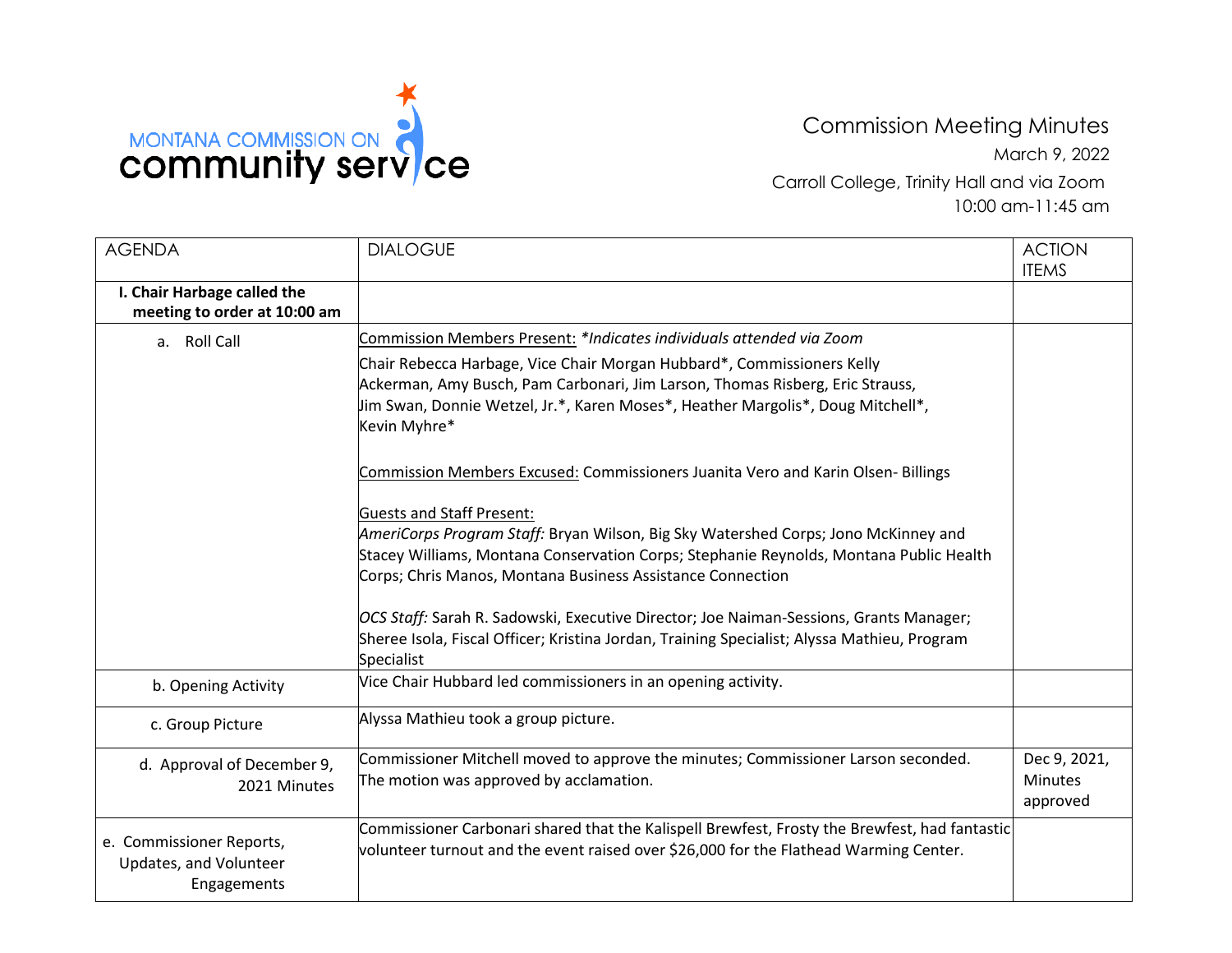|                         | Commissioner Moses shared she is helping a 95-year-old remain in her home and be healthy           |  |
|-------------------------|----------------------------------------------------------------------------------------------------|--|
|                         | and happy. The MSUB Foundation worked diligently to search for a new Executive Director,           |  |
|                         | and Krista Montague was recently appointed.                                                        |  |
|                         |                                                                                                    |  |
|                         | Commissioner Margolis noted it is hard to get kids out and volunteering with COVID. Gallatin       |  |
|                         | Valley Foodbank has done an online system to sign up as individuals or groups to pack kid          |  |
|                         | food packs, which sends automated messages when volunteers are needed. She said it is              |  |
|                         | exciting to see technology meeting a need, and kids showing up to help other kids.                 |  |
|                         | Commissioner Risberg reminded everyone of No More Violence Week in Great Falls,                    |  |
|                         | scheduled for April 4-8. This event features trainings on human trafficking task force, drug       |  |
|                         | endangered children, safe zone training for practitioners, and offers dance and artistic           |  |
|                         | celebration.                                                                                       |  |
|                         |                                                                                                    |  |
|                         | Director Sadowski thanked Commissioners Akerman and Moses for tuning into the online               |  |
|                         | Student Volunteer Awards Ceremony in February.                                                     |  |
| f. OCS Director Updates | Director Sadowski shared March 14-18 is AmeriCorps Week and Governor Gianforte will sign           |  |
|                         | a Proclamation to make next week AmeriCorps Week in Montana. She encouraged                        |  |
|                         | Commissioners to share the proclamation if involved in their local government, and to follow       |  |
|                         | @ServeMontana on Facebook and Instagram to amplify AmeriCorps week posts. If not on                |  |
|                         | social media, Director Sadowski asked the Commission to tell a story of their own service to       |  |
|                         | someone else, and/or tell someone about the Commission and AmeriCorps programs.                    |  |
|                         | The OCS legislative priorities are to increase the amount of general fund allocated to the         |  |
|                         | office, and to eliminate the tax on the Segal Education Award for AmeriCorps Montana               |  |
|                         | alumni who use their award in the state. Director Sadowski asked Commissioners to please           |  |
|                         | reach out to local legislators as OCS develops informational flyers for these initiatives.         |  |
|                         | OCS is currently hiring for an Organizational Business Analyst position, who would fortify OCS     |  |
|                         | infrastructure, operations, and continuity planning. This position is open until filled, but there |  |
|                         | is an observable workforce shortage of qualified applicants.                                       |  |
|                         |                                                                                                    |  |
|                         | Director Sadowski has been busy conducting outreach to eligible organizations interested in        |  |
|                         | AmeriCorps resources and is working to get more applicants into the Planning grant pool. She       |  |
|                         | recently met with newest Commissioner Wetzel to provide a brief Commissioner orientation.          |  |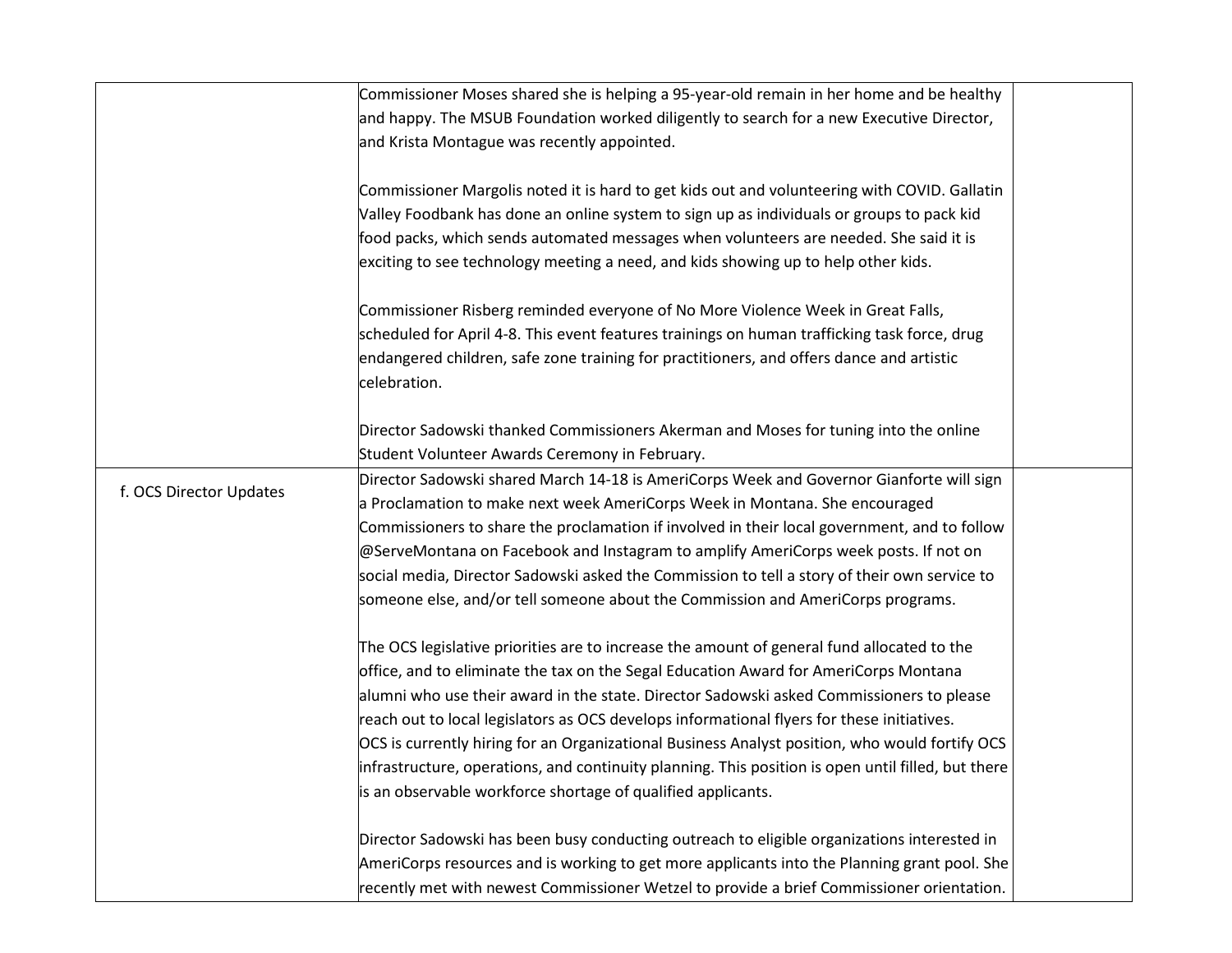|                               | She then reminded all that the 2022 ServeMontana Symposium starts with lunch after this                |  |
|-------------------------------|--------------------------------------------------------------------------------------------------------|--|
|                               | meeting and runs through Friday morning, concluding with lunch. OCS is expecting over 250              |  |
|                               | in person attendees, a clear sign that people want to gather in community.                             |  |
|                               |                                                                                                        |  |
| II. AmeriCorps the Agency     | Commissioner Bush provided the following updates:                                                      |  |
| <b>Regional Office Update</b> | AmeriCorps & AmeriCorps Seniors Updates                                                                |  |
|                               | The Office of Regional Operations team is in town for the ServeMontana Symposium, joined               |  |
|                               | by Dylan Davids and Rio O'Neal who are at a site visit currently. This team visited with the           |  |
|                               | HRDC in Bozeman yesterday. AmeriCorps week is on the forefront with the Agency, and                    |  |
|                               | AmeriCorps is looking forward to honoring members across the state and nation. Remember                |  |
|                               | the "Day of the A" photo contest next week.                                                            |  |
|                               | AmeriCorps is working to launch Public Health AmeriCorps nationwide. The grants are going              |  |
|                               | through reviews and clarifications. Award announcements will be made around the end of<br>March/April. |  |
|                               | American Recue Plan Act (ARPA), grant competitions and resolutions are ongoing for the                 |  |
|                               | various streams of service. The National Tribal Notice of Funding Opportunity is open until            |  |
|                               | May $4th$ , and federally recognized partners who are eligible for the opportunity are aware.          |  |
|                               | Please reach out to Amy and her team for more information; webinars and FAQs will be                   |  |
|                               | shared in the coming months. In April, a panel of current grantees sharing their success               |  |
|                               | stories.                                                                                               |  |
|                               | A new Regional Administrator has been selected. Jill Sears, previously the Department                  |  |
|                               | Administrator, has accepted this position. The regional office is bringing on more Portfolio           |  |
|                               | Managers and continues to get new staff up to speed with increased ARPA grant                          |  |
|                               | opportunities.                                                                                         |  |
|                               | AmeriCorps Seniors will offer three different funding opportunities using ARPA funds - two for         |  |
|                               | existing grantees, and one new opportunity. The HRDC AmeriCorps Seniors in Bozeman is                  |  |
|                               | kicking off transportation for seniors in the White Sulphur area.                                      |  |
|                               | <b>VISTA Summer Associates Updates</b>                                                                 |  |
|                               | 4 VISTA projects are operating as Montana intermediaries with multiple subsites. Montana               |  |
|                               | Campus Compact VISTA and Billings Metro Vista Project both engage with Summer Associates               |  |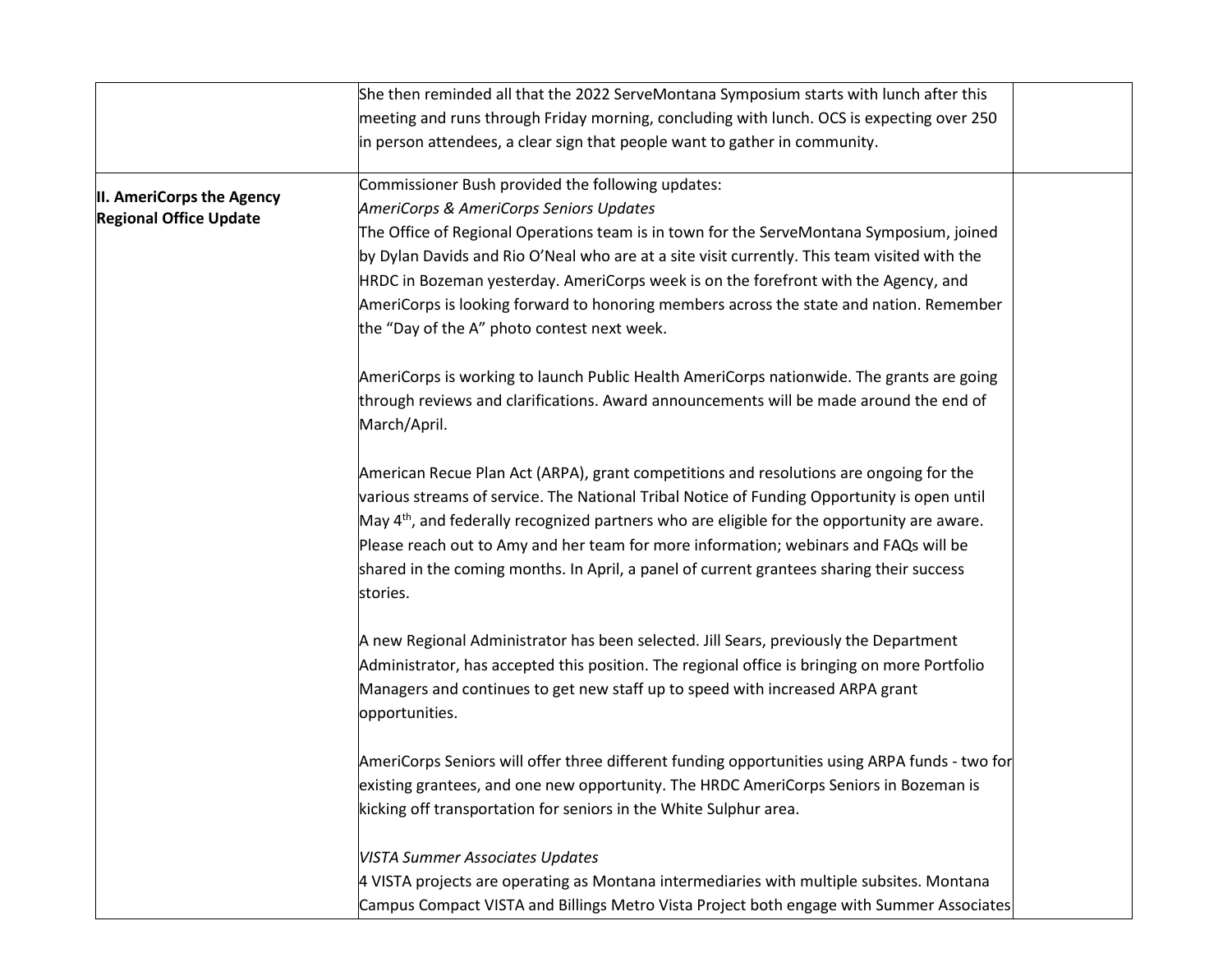|                                                                        | and are currently seeking host site applications from organizations. VISTA is a capacity       |  |
|------------------------------------------------------------------------|------------------------------------------------------------------------------------------------|--|
|                                                                        | building program, so members traditionally do not do direct service, but Summer Associates     |  |
|                                                                        | can, in support of the VISTA mission. The primary focus is on food security, but other focuses |  |
|                                                                        | may include education and learning loss. Summer Associates are typically 70-day positions,     |  |
|                                                                        | from June through August. AmeriCorps is also recruiting full-time VISTA members, who will      |  |
|                                                                        | start again in July and August.                                                                |  |
|                                                                        | Jono McKinney, MCC, asked about the Continuing Resolution. Busch: hopefully the budget         |  |
|                                                                        | gets passed by this Friday March 11, but there are different avenues as opposed to the Build   |  |
|                                                                        | Back Better for different programs to help us move forward. The Agency is currently focused    |  |
|                                                                        | on implementing ARP.                                                                           |  |
| III. Governor's Office of<br><b>Community Service</b><br><b>Update</b> |                                                                                                |  |
| ServeMontana<br>a.                                                     | Delivered by OCS Program Specialist, Alyssa Mathieu.                                           |  |
| i. Youth                                                               | Applications closed January 31, 2022, and are reviewed. Out of 120 student applicants, 83      |  |
| ServeMontana                                                           | were selected to receive the scholarship, with 10 alternate students selected (some students   |  |
| Scholarships                                                           | lose eligibility based on changes in school selection). This year, the scholarship amount is   |  |
|                                                                        | \$1,200. Award letters will be sent next week, and ServeMontana will post about the            |  |
|                                                                        | scholarships on social media pages.                                                            |  |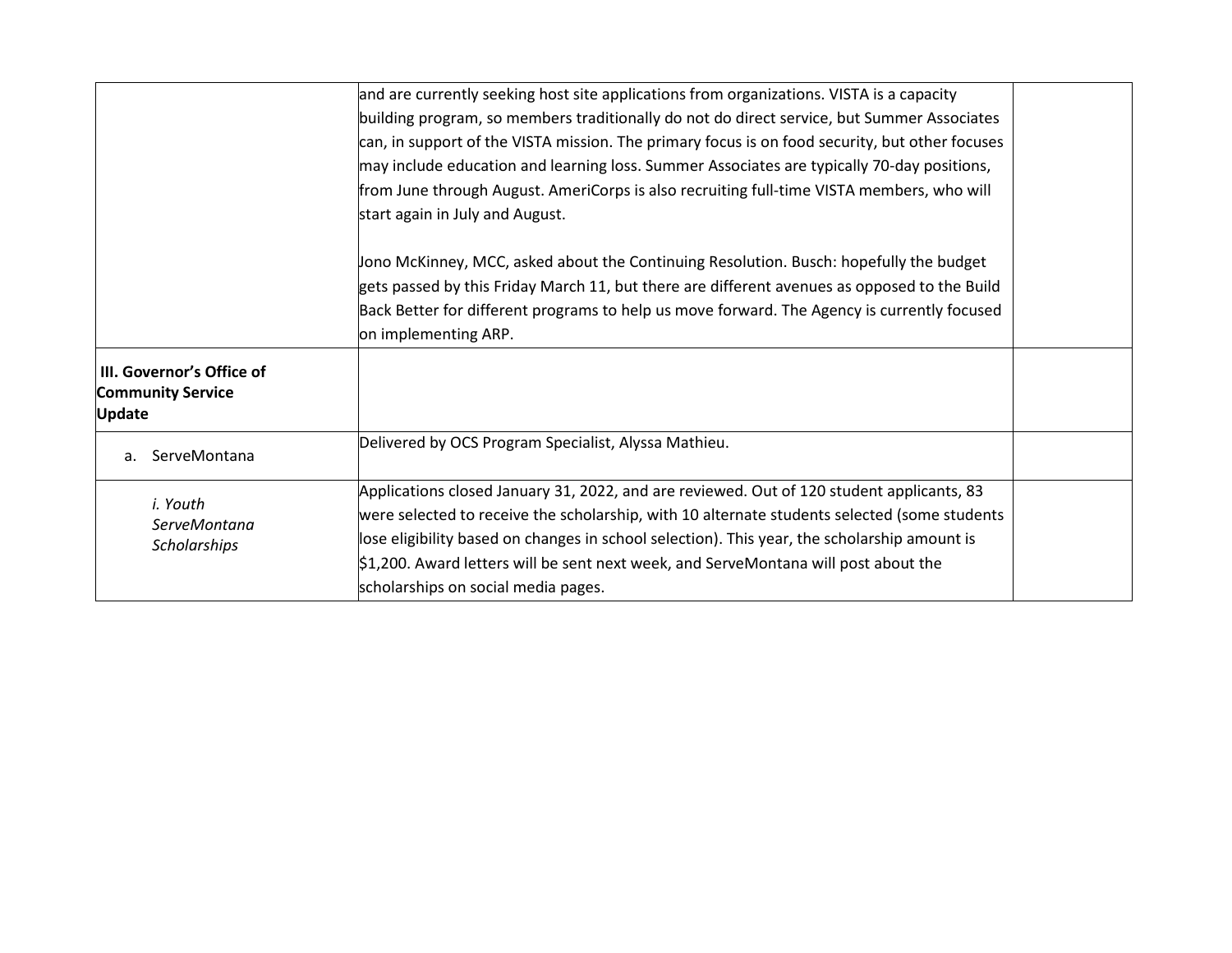| ii. ServeMontana Awards    | Nominations close on April 17 <sup>th</sup> . Twenty nominations are submitted so far. Please encourage<br>your networks to nominate individuals and organizations. Remember that active AmeriCorps<br>members are not eligible for award.                                                                                                                                                                                                                                                                                                                                                                                                                                                                                                                                                                                                                                                                                                                                                                                                                                                                                                                                          |  |
|----------------------------|-------------------------------------------------------------------------------------------------------------------------------------------------------------------------------------------------------------------------------------------------------------------------------------------------------------------------------------------------------------------------------------------------------------------------------------------------------------------------------------------------------------------------------------------------------------------------------------------------------------------------------------------------------------------------------------------------------------------------------------------------------------------------------------------------------------------------------------------------------------------------------------------------------------------------------------------------------------------------------------------------------------------------------------------------------------------------------------------------------------------------------------------------------------------------------------|--|
|                            | Chair Harbage challenged each commissioner to submit one nomination, as was requested at<br>the December meeting of the Commission.                                                                                                                                                                                                                                                                                                                                                                                                                                                                                                                                                                                                                                                                                                                                                                                                                                                                                                                                                                                                                                                 |  |
|                            | Commissioner Moses asked for clarification on conflict of interest if Commissioners<br>submit a nomination, given that a subcommittee of Commissioners then select winners.<br>It was determined that to avoid conflict of interest nominations, participants in the<br>workgroup for Serve Awards would be asked to not select their own nominee.                                                                                                                                                                                                                                                                                                                                                                                                                                                                                                                                                                                                                                                                                                                                                                                                                                  |  |
|                            | The Commissioners who agreed to be on the ServeMontana Award Workgroup at the<br>December meeting will be contacted as we reach the April 17 nomination deadline.                                                                                                                                                                                                                                                                                                                                                                                                                                                                                                                                                                                                                                                                                                                                                                                                                                                                                                                                                                                                                   |  |
| iii. Gift of Life Ceremony | The ceremony is scheduled for April 28, 2022, at 6 p.m., and will be virtual again this year.<br>This ceremony will honor 35 individuals who gave the gift of life through organ donation in<br>2021, resulting in 139 individuals having a second chance at life. Videos of Director Sadowski<br>and Governor Gianforte will be played during this 1-1.5 hour ceremony.                                                                                                                                                                                                                                                                                                                                                                                                                                                                                                                                                                                                                                                                                                                                                                                                            |  |
| b. AmeriCorps              | Grants Update & Engagement Opportunities Delivered by OCS Grants Manager, Joe<br>Naiman-Sessions; OCS & Commission Training delivered by OCS Training Specialist,<br>Kristina Jordan; Finances delivered by OCS Fiscal officer, Sheree Isola.                                                                                                                                                                                                                                                                                                                                                                                                                                                                                                                                                                                                                                                                                                                                                                                                                                                                                                                                       |  |
| i. Grants Update           | Competitive Grant Updates<br>Competitive grant applicants have clarified in alignment with fall Workgroup<br>recommendations, submitted in January, and clarified with AmeriCorps. No requests from<br>AmeriCorps to reduce budgets during clarifications, meaning we expect the expansion<br>requests to be honored. That said, grants still have to go through a final Funding<br>Determination with the Office of Grants Administration. Expecting to hear about awarded<br>status in April/May.<br>Formula Grant Updates<br>OCS has been working hard to modify the Formula Notice into two Notices, one for<br>operational/program grant applicants, and one for planning grant applicants (previously,<br>there was a Planning Supplement). This change is intended to reduce barriers by simplifying<br>the application for Planning applicants. Director Sadowski has been doing a lot of outreach<br>and there are some exciting organizations who have expressed an interest applying to both<br>operating and planning grants. The Notices of Funding Opportunities are posted on the<br>ServeMontana Grants Webpage: https://serve.mt.gov/americorps/americorps-grants/ |  |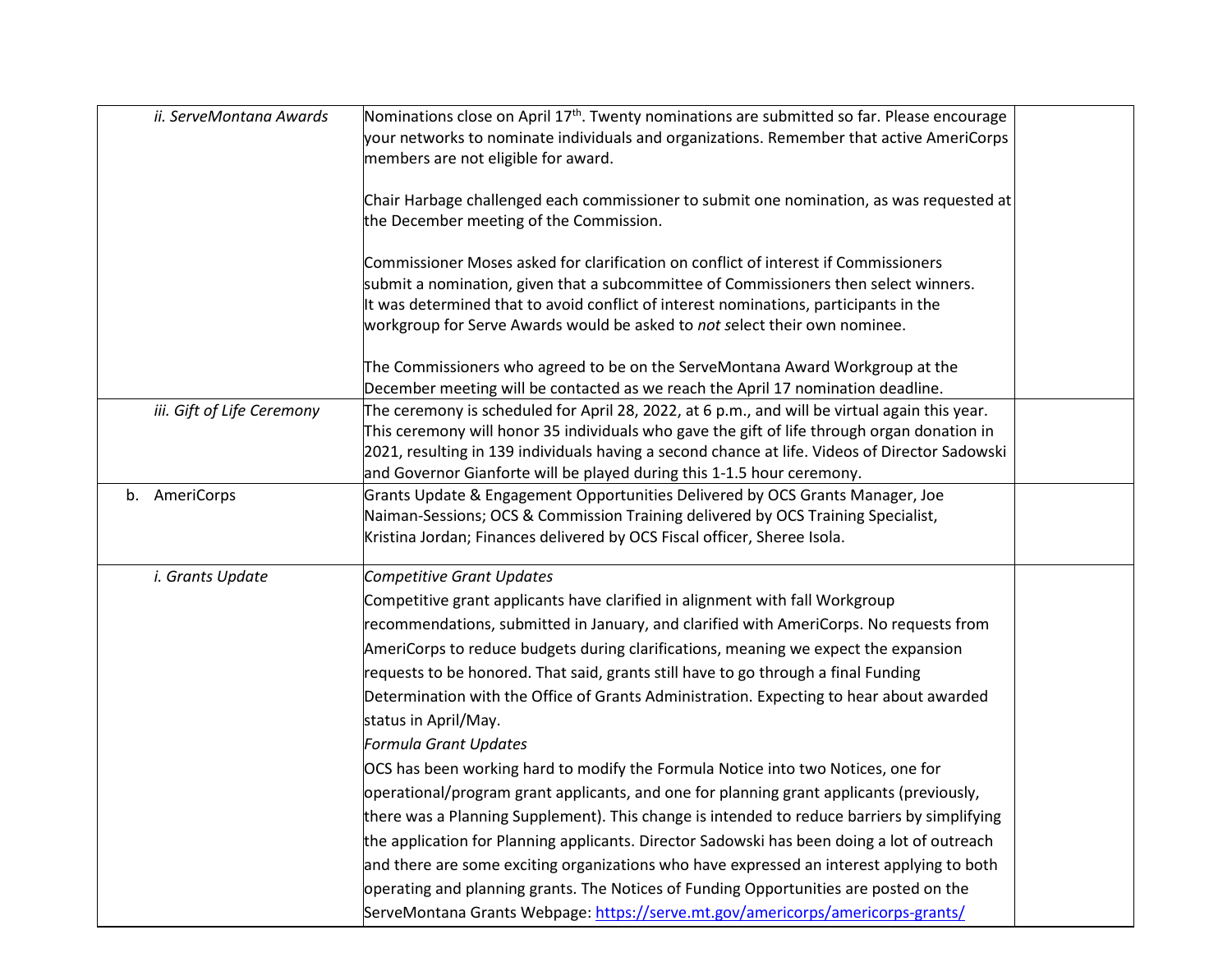|    |                              | AmeriCorps the agency has informally announced a Formula submission due date of June 6.                             |  |
|----|------------------------------|---------------------------------------------------------------------------------------------------------------------|--|
|    |                              | This has expedited our spring Formula timeline somewhat. The Official Posting date is March                         |  |
|    |                              | 21, but there are a few documents to finalize by then.                                                              |  |
|    |                              |                                                                                                                     |  |
|    |                              | Joe then turned it over to Chair Harbage, to request proposing a May 11 Formula Grant                               |  |
|    |                              | Review Workgroup, with May 13 as the second-choice date. OCS noted that the community                               |  |
|    |                              | volunteer reviewer, is available on May 11. Commissioner Swan, who served on the Fall                               |  |
|    |                              | Grant Review Workgroup, has a conflict on May 11, but noted he appreciates the reduced                              |  |
|    |                              | barriers for planning grant applicants. Commissioners Strauss and Risberg said they are                             |  |
|    |                              | available on May 11, and Commissioner Margolis volunteered to join the Workgroup.                                   |  |
|    |                              | ii. Engagement Opportunities The ServeMontana Symposium this week is the primary opportunity for this time of year. |  |
|    |                              | Early spring is a slight lull in program's calendar years, but there may be opportunities                           |  |
|    |                              | coming up later in the season or early summer. OCS will share these opportunities as we                             |  |
|    |                              | learn more detail.                                                                                                  |  |
|    | c. OCS & Commission Training | Thank you to Commissioners who attended the Roberts Rules of Order training in January. It                          |  |
|    |                              | started a great conversation about Commission meetings and bylaws, and OCS would like                               |  |
|    |                              | schedule a follow up training in the future to dive deeper into the rules and what would be                         |  |
|    |                              | most fitting for the Commission.                                                                                    |  |
|    |                              |                                                                                                                     |  |
|    |                              | Thank you as well to Commissioners who have attended or watched recordings of the                                   |  |
|    |                              | America's Service Commissions (ASC) Commissioner 101 webinars. These are typically held                             |  |
|    |                              | quarterly, and OCS will continue to share them as they occur.                                                       |  |
|    |                              |                                                                                                                     |  |
|    |                              | Each year, ASC hosts National Service Regional Trainings (nationalservicetraining.org). The                         |  |
|    |                              | Western region conference will be in Albuquerque, NM, June 1-3. OCS staff and AmeriCorps                            |  |
|    |                              | program staff attend, and OCS has funds available to cover the cost of attendance for                               |  |
|    |                              | Commissioners who would like to attend. There is typically a leadership/commission track                            |  |
|    |                              | with relevant topics for Commissioners. This conference will be in person, with a limited                           |  |
|    |                              | livestream option, however livestreamed session choices may be limited. Email with                                  |  |
|    |                              | additional information will follow.                                                                                 |  |
| d. | Finances                     | Commissioners should have received the newly renamed ServeMontana Financial Snapshot,                               |  |
|    |                              | Fiscal Officer Isola is available to answer questions. Director Sadowski pointed out this is a lot                  |  |
|    |                              | of information on one page, which covers many calendars/timelines and streams of funding,                           |  |
|    |                              | some of which go to OCS, with most passing through to subrecipients. She noted under the                            |  |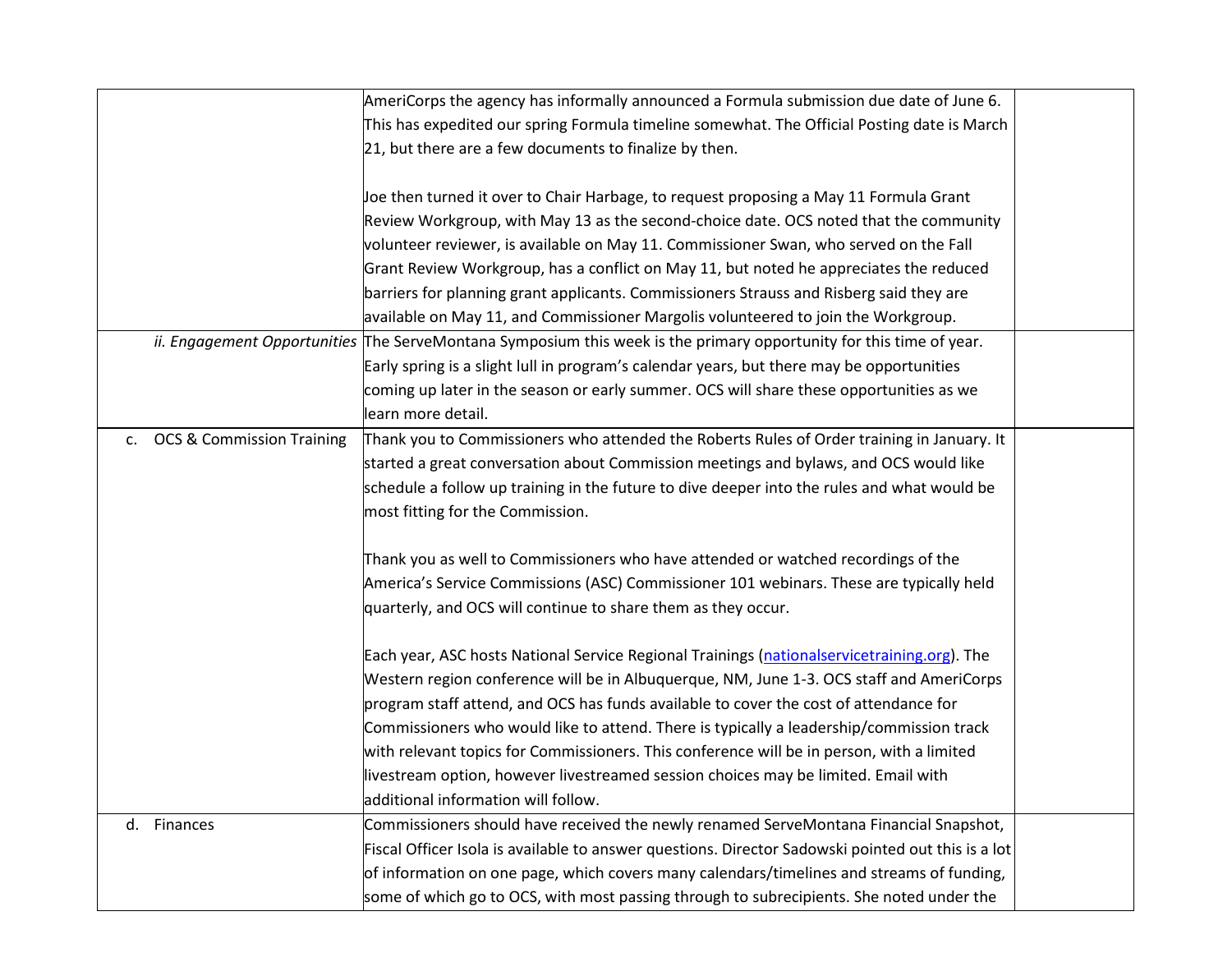|                  | 'Subrecipients" heading, competitive ARPA funds have been awarded and approved to pass                                                                        |                                   |
|------------------|---------------------------------------------------------------------------------------------------------------------------------------------------------------|-----------------------------------|
|                  | to programs. Programs have been instructed to spend their original grant award before                                                                         |                                   |
|                  | spending ARPA dollars, and to increase the Member Living Allowance.                                                                                           |                                   |
|                  | The two grants that generally fund OCS operations are the Commission Support Grant (CSG)                                                                      |                                   |
|                  | and Commission Investment Funds (CIF). CSG funds have a 1:1 match requirement, including                                                                      |                                   |
|                  | on ARPA dollars. OCS is working to generate match to cover the whole 3-year period, but this                                                                  |                                   |
|                  | is difficult. To put this in perspective, current State General Fund allocated to OCS does not                                                                |                                   |
|                  | covers the match for regular office operations, much less the three year ARPA award.                                                                          |                                   |
|                  | Competitive and Competitive Fixed grant applications are submitted and awaiting<br>determination. Programs operate from September 1 or January 1 start dates. |                                   |
| IV. Old Business | <b>Commissioner Honorarium</b>                                                                                                                                | Commissioners                     |
|                  | Director Sadowski noted she has check ins with the Lieutenant Governor, who will speak at                                                                     | were asked to                     |
|                  | the ServeMontana Symposium Friday morning. Since the last meeting of the Commission, it                                                                       | please request                    |
|                  | has been recommended that OCS hold off on reviewing Commission honorarium policies, as                                                                        | or waive, in part<br>or whole the |
|                  | there may be an upcoming legislative approach. Due to budget constraints, the Commission                                                                      | honorarium.                       |
|                  | on Community Service has limited capacity to grow the honorarium, so policy changes are                                                                       |                                   |
|                  | now on hold.                                                                                                                                                  |                                   |
|                  | Waived honorarium is considered in-kind match for OCS operating grants.                                                                                       |                                   |
| V. New Business  | Proposed Special Meeting of the Commission: May 18 Grant Recommendation Vote                                                                                  |                                   |
|                  | Director Sadowski noted Grants Manager Naiman-Sessions described the adjusted timeline in                                                                     |                                   |
|                  | the Grants Update section. Because of the quarterly schedule of Commission meetings, it is                                                                    |                                   |
|                  | not in alignment with bylaws to have a full meeting in May, and not meet again until                                                                          |                                   |
|                  | October. OCS recommends maintaining the June 9 regularly scheduled meeting, and holding                                                                       |                                   |
|                  | an additional special meeting on May 18, during which the only agenda item would be to                                                                        |                                   |
|                  | vote on the Grant Review Workgroup Funding Recommendation. She also pointed out that a                                                                        |                                   |
|                  | quorum is needed to approve the Formula Grant Recommendation. OCS is proposing                                                                                |                                   |
|                  | Wednesday, May 18 at 1 p.m. for a virtual meeting, via Zoom.                                                                                                  |                                   |
|                  | Commissioner Larson asked if Commissioners could vote by proxy. Director Sadowski                                                                             |                                   |
|                  | responded that is acceptable per the Commission bylaws, and that proxy votes should be                                                                        |                                   |
|                  | received before the May 18 meeting.                                                                                                                           |                                   |